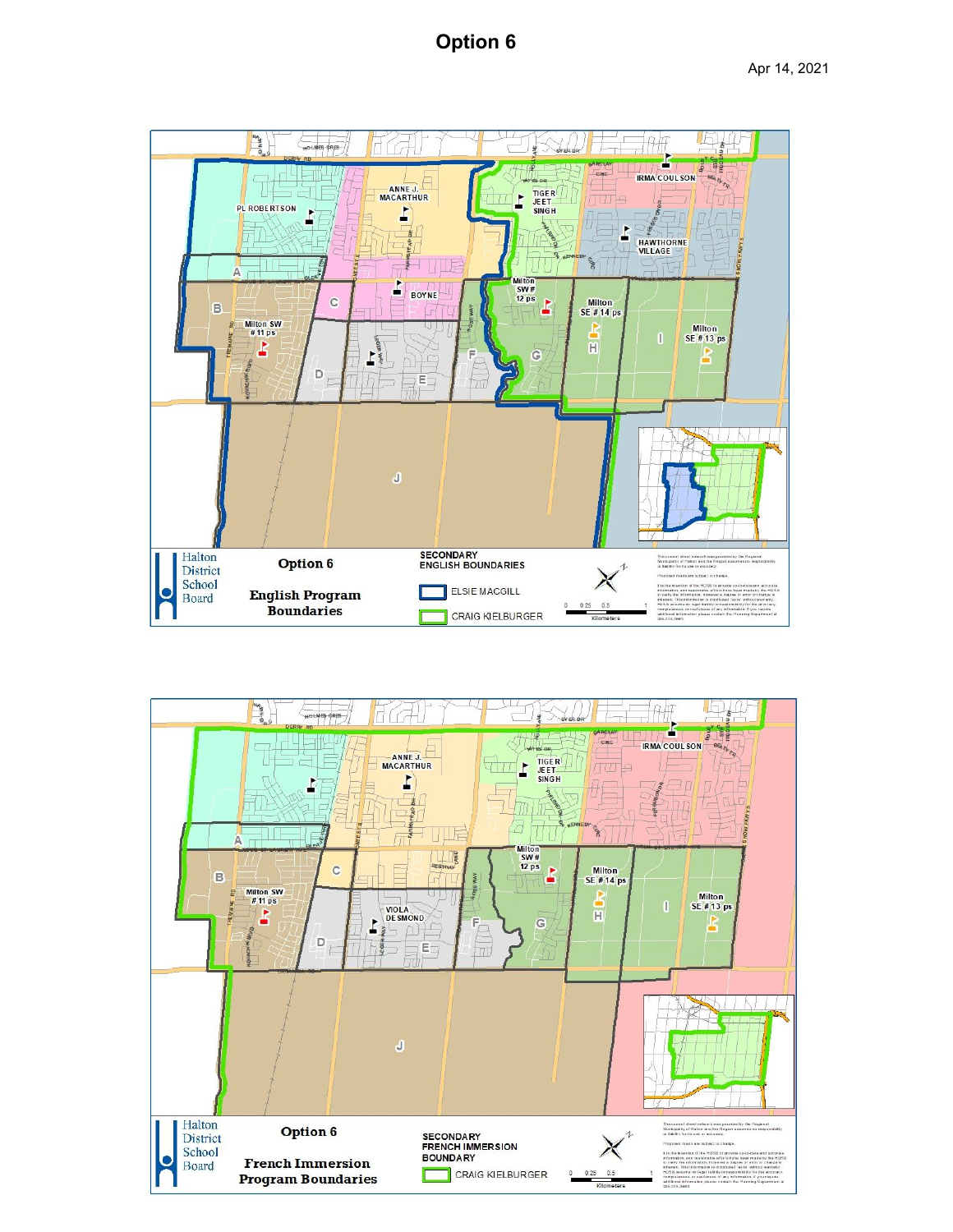## **Option 6 School Projections** Apr 13, 2021

|                             | <b>OTG</b>                 | <b>Portable</b>                 | <b>Total</b><br>Capacity | Program        | 2020         | 2021         | 2022        | 2023          | 2024          | 2025         | 2026           | 2027           | 2028          | 2029           | 2030          | <b>Notes</b>                                                          |  |
|-----------------------------|----------------------------|---------------------------------|--------------------------|----------------|--------------|--------------|-------------|---------------|---------------|--------------|----------------|----------------|---------------|----------------|---------------|-----------------------------------------------------------------------|--|
|                             |                            | Maximum:                        |                          | <b>ENG</b>     | 616          | 655          | 558         | 494           | 484           | 565          | 450            | 448            | 448           | 446            | 452           |                                                                       |  |
|                             |                            | 18                              |                          | FI.            | 388          | 433          | 428         | 433           | 420           | 459          | 438            | 423            | 408           | 405            | 410           | Zones B to be redirected to Milton                                    |  |
|                             | 793                        | Port: Cap:                      | 1207                     | <b>SC-SPED</b> | 8            | 8            | 8           | 8             | 8             | 8            | 8              | 8              | 8             | 8              | 8             | SW #11 ps (ENG/FI), Zone A to be<br>redirected to PL Robertson PS     |  |
| Anne J MacArthur PS         |                            | 414                             |                          | Total          | 1012         | 1096         | 994         | 935           | 912           | 1032         | 896            | 879            | 864           | 859            | 870           | (ENG/FI), Zones D, E F south to be                                    |  |
|                             |                            | <b>Percent Utilization</b>      |                          |                | 128%         | 138%         | 125%        | 118%          | 115%          | 130%         | 113%           | 111%           | 109%          | 108%           | 110%          | directed to Viola Desmond PS<br>(ENG/FI). Zone F north to be directed |  |
|                             |                            | Shortage of Pupil Places        |                          |                |              | $-303$       | $-201$      | $-142$        | $-119$        | $-239$       | $-103$         | $-86$          | $-71$         | $-66$          | $-77$         | to Milton SW#12 ps. (ENG/FI)                                          |  |
|                             |                            | Estimate number of portables    |                          |                | 10           | 13           | 9           | 6             | 5             | 10           | $\overline{4}$ | $\overline{4}$ | 3             | 3              | 3             |                                                                       |  |
|                             |                            | Maximum:                        |                          | <b>ENG</b>     | 1115         | 1208         | 1091        | 1109          | 1121          | 1132         | 1135           | 1130           | 1141          | 1151           | 1153          |                                                                       |  |
|                             | 776                        | 18                              | 1190                     | FI.            | $\mathbf{0}$ | $\mathbf{0}$ | $\mathbf 0$ | $\mathbf{0}$  | $\mathbf{0}$  | $\mathbf{0}$ | $\mathbf{0}$   | $\mathbf{0}$   | $\mathbf{0}$  | $\mathbf{0}$   | $\mathbf{0}$  |                                                                       |  |
|                             |                            | Port: Cap:                      |                          | <b>SC-SPED</b> | 15           | 15           | 15          | 15            | 15            | 15           | 15             | 15             | 15            | 15             | 15            |                                                                       |  |
| <b>Boyne PS</b>             |                            | 414                             |                          | <b>Total</b>   | 1130         | 1223         | 1106        | 1124          | 1136          | 1147         | 1150           | 1145           | 1156          | 1166           | 1168          | Zone E to be directed to Viola<br>Desmond for English.                |  |
|                             | <b>Percent Utilization</b> |                                 |                          |                | 146%         | 158%         | 143%        | 145%          | 146%          | 148%         | 148%           | 148%           | 149%          | 150%           | 151%          |                                                                       |  |
|                             | Shortage of Pupil Places   |                                 |                          |                |              | $-447$       | $-330$      | $-348$        | $-360$        | $-371$       | $-374$         | $-369$         | $-380$        | $-390$         | $-392$        |                                                                       |  |
|                             |                            | Estimate number of portables    |                          |                | 15           | 19           | 14          | 15            | 16            | 16           | 16             | 16             | 17            | 17             | 17            |                                                                       |  |
|                             |                            | Maximum: 8                      |                          | <b>ENG</b>     | 838          | 1027         | 753         | 685           | 682           | 680          | 678            | 682            | 697           | 693            | 686           |                                                                       |  |
|                             | 823                        | Port: Cap:                      | 1007                     | FI.            | $\mathbf{0}$ | $\mathbf{0}$ | $\mathbf 0$ | $\mathbf{0}$  | $\mathbf 0$   | $\mathbf{0}$ | $\mathbf{0}$   | $\mathbf{0}$   | $\mathbf{0}$  | $\mathbf{0}$   | $\mathbf{0}$  |                                                                       |  |
|                             |                            |                                 |                          | <b>SC-SPED</b> | 5            | 5            | 5           | 5             | 5             | 5            | 5              | 5              | 5             | 5              | 5             |                                                                       |  |
| <b>Chris Hadfield PS</b>    |                            | 184                             |                          | Total          | 843          | 1032         | 758         | 690           | 687           | 685          | 683            | 687            | 702           | 698            | 691           | Zone G to be directed to Milton<br>SW #12 ps. (ENG, FI)               |  |
|                             |                            | <b>Percent Utilization</b>      |                          |                |              |              | 92%         | 84%           | 83%           | 83%          | 83%            | 83%            | 85%           | 85%            | 84%           |                                                                       |  |
|                             |                            | Shortage of Pupil Places        |                          |                |              | $-209$       | 65          | 133           | 136           | 138          | 140            | 136            | 121           | 125            | 132           |                                                                       |  |
|                             |                            | Estimate number of portables    |                          |                | $\mathbf{1}$ | 9            | 0           | $\Omega$      | $\mathcal{O}$ | 0            | 0              | 0              | 0             | 0              | 0             |                                                                       |  |
|                             |                            | Maximum:                        |                          | <b>ENG</b>     | 163          | 151          | 143         | 144           | 153           | 155          | 151            | 154            | 163           | 171            | 176           |                                                                       |  |
|                             | 328                        | 12                              | 604                      | FI.            | 141          | 138          | 151         | 148           | 146           | 145          | 140            | 144            | 147           | 148            | 148           |                                                                       |  |
|                             |                            | Port: Cap:                      |                          | <b>SC-SPED</b> | 8            | 8            | 8           | 8             | 8             | 8            | 8              | 8              | 8             | 8              | 8             |                                                                       |  |
| <b>E.W.Foster PS</b>        |                            | 276                             |                          | Total          | 312          | 297          | 302         | 300           | 307           | 308          | 299            | 306            | 318           | 327            | 332           | Rural FI area (Zone J) to be<br>redirected to Milton SW #11 ps        |  |
|                             |                            | <b>Percent Utilization</b>      |                          |                |              | 91%          | 92%         | 91%           | 94%           | 94%          | 91%            | 93%            | 97%           | 100%           | 101%          |                                                                       |  |
|                             |                            | Shortage of Pupil Places        |                          |                |              |              | 26          | 28            | 21            | 20           | 29             | 22             | 10            | $\overline{1}$ | $-4$          |                                                                       |  |
|                             |                            | Estimate number of portables    |                          |                |              |              | $\Omega$    | $\mathcal{O}$ | $\mathcal{O}$ | 0            | $\mathcal{O}$  | 0              | $\mathcal{O}$ | 0              | $\mathcal{O}$ |                                                                       |  |
|                             |                            | Maximum:<br>12<br>Port: Cap:    |                          | <b>ENG</b>     | 1006         | 952          | 878         | 794           | 762           | 719          | 692            | 659            | 653           | 937            | 1241          |                                                                       |  |
|                             | 953                        |                                 | 1229                     | FI.            | $\mathbf{0}$ | $\mathbf 0$  | $\mathbf 0$ | $\mathbf{0}$  | $\mathbf 0$   | $\mathbf{0}$ | $\mathbf{0}$   | $\mathbf{0}$   | $\mathbf 0$   | $\mathbf 0$    | $\mathbf{0}$  | Zones H, I to be redirected to                                        |  |
|                             |                            |                                 |                          | <b>SC-SPED</b> | $\Omega$     | $\mathbf{0}$ | $\Omega$    | $\mathbf{0}$  | $\Omega$      | $\mathbf{0}$ | $\mathbf{0}$   | $\mathbf{0}$   | $\mathbf{0}$  | $\Omega$       | $\mathbf 0$   | Milton SW #12 ps (ENG).                                               |  |
| <b>Hawthorne Village PS</b> |                            | 276                             |                          | Total          | 1006         | 952          | 878         | 794           | 762           | 719          | 692            | 659            | 653           | 937            | 1241          | Hawthorne Village PS is a<br>holding school for Trafalgar             |  |
|                             | <b>Percent Utilization</b> |                                 |                          |                | 106%         | 100%         | 92%         | 83%           | 80%           | 75%          | 73%            | 69%            | 69%           | 98%            | 130%          | Corridor Schools (ENG).                                               |  |
|                             |                            | <b>Shortage of Pupil Places</b> |                          |                | $-53$        | $\mathbf{1}$ | 75          | 159           | 191           | 234          | 261            | 294            | 300           | 16             | $-288$        |                                                                       |  |
|                             |                            | Estimate number of portables    |                          |                |              | $\Omega$     | $\Omega$    | $\Omega$      | 0             | 0            | $\mathcal{O}$  | $\Omega$       | 0             | 0              | 13            |                                                                       |  |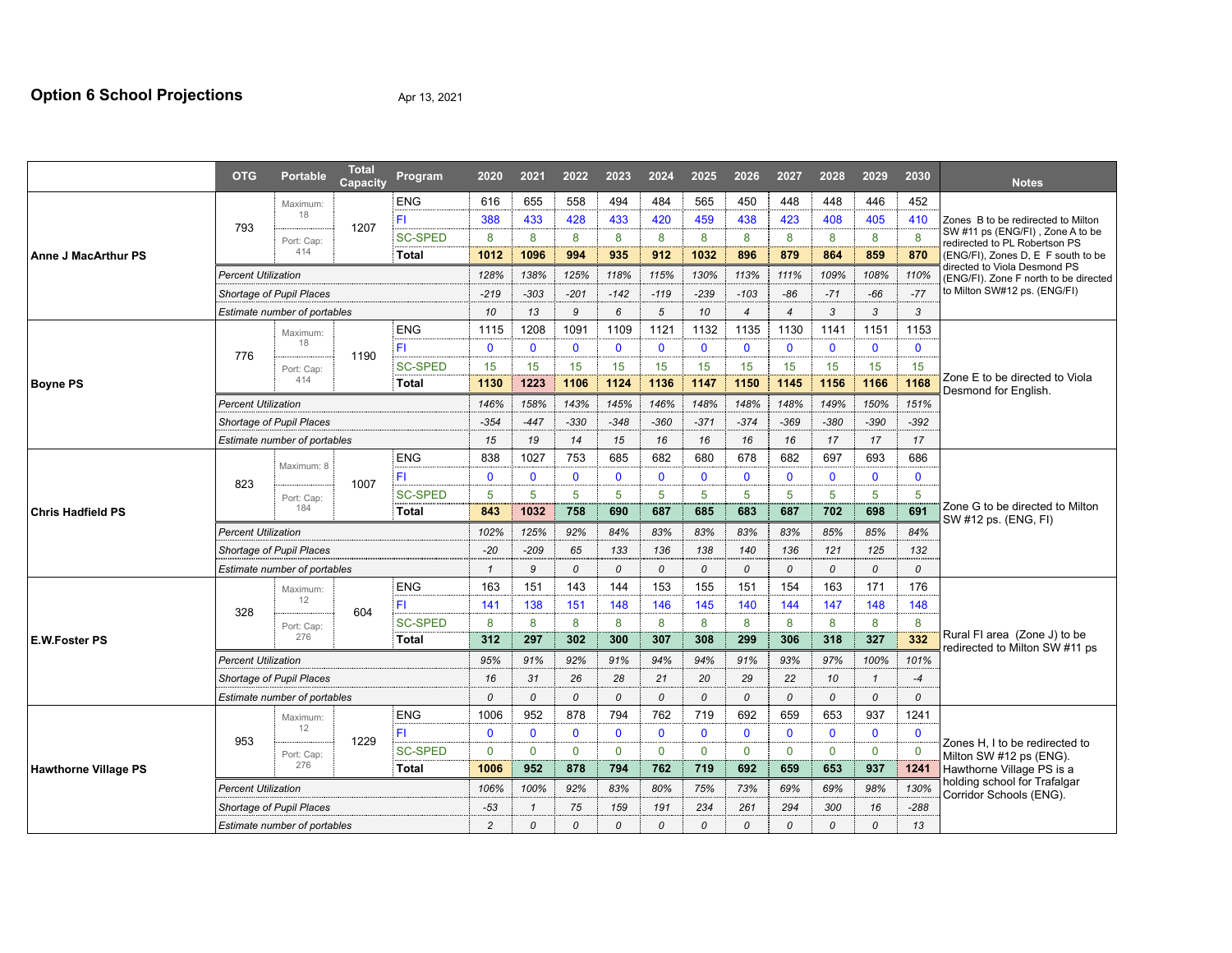## **Option 6 School Projections** Apr 13, 2021

|                         | <b>OTG</b>                   | <b>Portable</b>              | <b>Total</b><br>Capacity | Program        | 2020         | 2021           | 2022         | 2023          | 2024           | 2025           | 2026           | 2027           | 2028                                                            | 2029           | 2030           | <b>Notes</b>                                                  |  |  |  |
|-------------------------|------------------------------|------------------------------|--------------------------|----------------|--------------|----------------|--------------|---------------|----------------|----------------|----------------|----------------|-----------------------------------------------------------------|----------------|----------------|---------------------------------------------------------------|--|--|--|
|                         |                              | Maximum:                     |                          | <b>ENG</b>     | 737          | 708            | 691          | 672           | 666            | 642            | 627            | 619            | 607                                                             | 617            | 608            |                                                               |  |  |  |
|                         | 793                          | 18                           | 1207                     | ΈI             | 304          | 314            | 297          | 299           | 277            | 252            | 232            | 221            | 190                                                             | 223            | 254            |                                                               |  |  |  |
|                         |                              | Port: Cap:                   |                          | <b>SC-SPED</b> | 17           | 17             | 17           | 17            | 17             | 17             | 17             | 17             | 17                                                              | 17             | 17             | Zones H, I to be redirected to<br>Milton SW #12 ps (FI). Irma |  |  |  |
| Irma Coulson PS         |                              | 414                          |                          | <b>Total</b>   | 1058         | 1039           | 1005         | 988           | 960            | 911            | 876            | 857            | 814                                                             | 857            | 879            | Coulson PS is a holding school                                |  |  |  |
|                         | <b>Percent Utilization</b>   |                              |                          |                |              | 131%           | 127%         | 125%          | 121%           | 115%           | 110%           | 108%           | 103%                                                            | 108%           | 111%           | for Trafalgar Corridor Schools<br>(FI).                       |  |  |  |
|                         | Shortage of Pupil Places     |                              |                          |                | $-265$       | $-246$         | $-212$       | $-195$        | $-167$         | $-118$         | $-83$          | $-64$          | $-21$                                                           | $-64$          | $-86$          |                                                               |  |  |  |
|                         | Estimate number of portables |                              |                          |                | 12           | 11             | 9            | 8             | $\overline{7}$ | 5              | $\overline{4}$ | 3              | $\mathbf{1}$                                                    | 3              | $\overline{4}$ |                                                               |  |  |  |
|                         |                              | Maximum:                     |                          | ENG            | 799          | 759            | 846          | 811           | 805            | 796            | 787            | 769            | 760                                                             | 745            | 739            |                                                               |  |  |  |
|                         | 818                          | 12                           | 1094                     | F1             | 223          | 221            | 249          | 250           | 245            | 251            | 242            | 236            | 230                                                             | 222            | 219            |                                                               |  |  |  |
|                         |                              | Port: Cap:                   |                          | <b>SC-SPED</b> | 8            | 8              | 8            | 8             | 8              | 8              | 8              | 8              | 8                                                               | 8              | 8              |                                                               |  |  |  |
| I P.L. Robertson PS     |                              | 276                          |                          | Total          | 1030         | 988            | 1103         | 1069          | 1058           | 1055           | 1037           | 1013           | 998                                                             | 975            | 966            | Zone A to be redirected to PL<br>Robertson PS.                |  |  |  |
|                         | <b>Percent Utilization</b>   |                              |                          |                |              | 121%           | 135%         | 131%          | 129%           | 129%           | 127%           | 124%           | 122%                                                            | 119%           | 118%           |                                                               |  |  |  |
|                         | Shortage of Pupil Places     |                              |                          |                |              | $-170$         | $-285$       | $-251$        | $-240$         | $-237$         | $-219$         | $-195$         | $-180$                                                          | $-157$         | $-148$         |                                                               |  |  |  |
|                         |                              | Estimate number of portables |                          |                | 9            | $\overline{7}$ | 12           | 11            | 10             | 10             | 10             | 8              | 8                                                               | $\overline{7}$ | 6              |                                                               |  |  |  |
|                         |                              | Maximum:                     |                          | <b>ENG</b>     | 279          | 377            | 290          | 287           | 289            | 288            | 298            | 304            | 309                                                             | 309            | 322            |                                                               |  |  |  |
|                         | 415                          | 10                           | 645                      | ΈI             | $\mathbf{0}$ | $\Omega$       | $\mathbf{0}$ | $\mathbf{0}$  | $\Omega$       | $\mathbf{0}$   | $\mathbf{0}$   | $\mathbf{0}$   | $\mathbf{0}$                                                    | $\mathbf{0}$   | $\mathbf{0}$   | Zone F to be directed to Milton<br>SW #12 ps (ENG, FI), Viola |  |  |  |
|                         |                              | Port: Cap:                   |                          | <b>SC-SPED</b> | 133          | 133            | 119          | 115           | 108            | 92             | 82             | 74             | 77                                                              | 77             | 77             |                                                               |  |  |  |
| <b>Sam Sherratt PS</b>  |                              | 230                          |                          | <b>Total</b>   | 412          | 510            | 409          | 402           | 397            | 380            | 380            | 378            | 386                                                             | 386            | 399            | Desmond PS (ENG, FI). Rural                                   |  |  |  |
|                         | <b>Percent Utilization</b>   | 99%                          | 123%                     | 99%            | 97%          | 96%            | 92%          | 92%           | 91%            | 93%            | 93%            | 96%            | area (Zone J) to be removed and<br>directed to Milton SW #11 PS |                |                |                                                               |  |  |  |
|                         | Shortage of Pupil Places     | 3                            | $-95$                    | 6              | 13           | 18             | 35           | 35            | 37             | 29             | 29             | 16             |                                                                 |                |                |                                                               |  |  |  |
|                         | Estimate number of portables |                              |                          |                | 0            | $\overline{4}$ | 0            | 0             | 0              | 0              | 0              | 0              | 0                                                               | 0              | 0              |                                                               |  |  |  |
|                         |                              | Maximum:                     | 1135                     | <b>ENG</b>     | 1014         | 933            | 952          | 921           | 929            | 797            | 881            | 894            | 883                                                             | 872            | 849            |                                                               |  |  |  |
|                         | 721                          | 18                           |                          | ΈI             | 96           | 133            | 177          | 219           | 248            | 223            | 247            | 244            | 232                                                             | 224            | 211            |                                                               |  |  |  |
|                         |                              | Port: Cap:                   |                          | <b>SC-SPED</b> | 17           | 17             | 17           | 17            | 17             | 17             | 17             | 17             | 17                                                              | 17             | 17             |                                                               |  |  |  |
| <b>Viola Desmond PS</b> |                              | 414                          |                          | Total          | 1127         | 1083           | 1146         | 1157          | 1194           | 1037           | 1145           | 1155           | 1132                                                            | 1113           | 1077           | Catchment areas reinstated for<br>Zone D, E, F south (ENG/FI) |  |  |  |
|                         |                              | <b>Percent Utilization</b>   |                          |                |              |                | 159%         | 160%          | 166%           | 144%           | 159%           | 160%           | 157%                                                            | 154%           | 149%           |                                                               |  |  |  |
|                         | Shortage of Pupil Places     |                              |                          |                |              | $-362$         | $-425$       | $-436$        | $-473$         | $-316$         | $-424$         | $-434$         | $-411$                                                          | $-392$         | $-356$         |                                                               |  |  |  |
|                         | Estimate number of portables |                              |                          |                |              | 16             | 18           | 19            | 21             | 14             | 18             | 19             | 18                                                              | 17             | 15             |                                                               |  |  |  |
| W.I. Dick PS            |                              | Maximum: 3                   |                          | <b>ENG</b>     | 187          | 190            | 186          | 185           | 205            | 256            | 271            | 294            | 295                                                             | 306            | 314            |                                                               |  |  |  |
|                         | 412                          |                              | 481                      | FI             | 219          | 208            | 172          | 154           | 144            | 149            | 158            | 165            | 166                                                             | 162            | 164            |                                                               |  |  |  |
|                         |                              | Port: Cap:                   |                          | <b>SC-SPED</b> | $\mathbf{0}$ | $\mathbf{0}$   | $\Omega$     | $\mathbf{0}$  | $\Omega$       | $\mathbf{0}$   | $\Omega$       | $\mathbf 0$    | $\mathbf{0}$                                                    | $\mathbf 0$    | 0              | Rural FI in south Milton area                                 |  |  |  |
|                         |                              | 69                           |                          | Total          | 406          | 398            | 358          | 339           | 348            | 405            | 429            | 459            | 461                                                             | 469            | 478            | removed and redirected to Milton                              |  |  |  |
|                         | <b>Percent Utilization</b>   |                              |                          |                | 99%          | 97%            | 87%          | 82%           | 84%            | 98%            | 104%           | 111%           | 112%                                                            | 114%           | 116%           | SW #11 PS (Zone J)                                            |  |  |  |
|                         |                              | Shortage of Pupil Places     |                          |                | 6            | 14             | 54           | 73            | 64             | $\overline{7}$ | $-17$          | $-47$          | $-49$                                                           | $-57$          | $-66$          |                                                               |  |  |  |
|                         | Estimate number of portables |                              |                          |                |              | 0              | $\Omega$     | $\mathcal{O}$ | $\Omega$       | $\mathcal{O}$  | $\mathbf{1}$   | $\overline{c}$ | $\mathfrak{p}$                                                  | $\overline{c}$ | $\overline{3}$ |                                                               |  |  |  |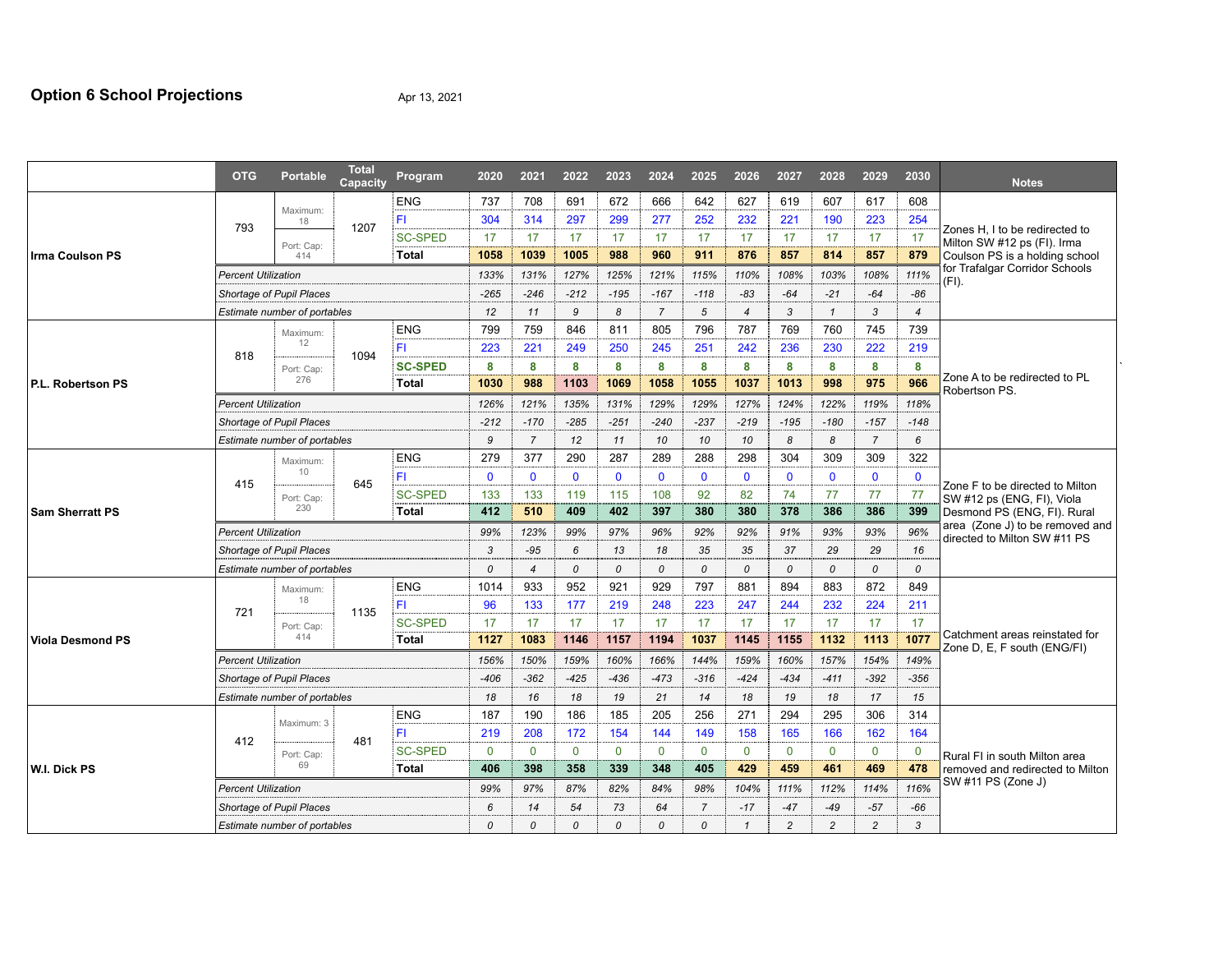## **Option 6 School Projections** Apr 13, 2021

|                  | <b>OTG</b>                          | <b>Portable</b>  | <b>Total</b><br>Capacity | Program        | 2020         | 2021     | 2022  | 2023     | 2024   | 2025     | 2026   | 2027         | 2028     | 2029        | 2030     | <b>Notes</b>                                              |  |
|------------------|-------------------------------------|------------------|--------------------------|----------------|--------------|----------|-------|----------|--------|----------|--------|--------------|----------|-------------|----------|-----------------------------------------------------------|--|
|                  |                                     | Maximum:         |                          | <b>ENG</b>     |              | 0        | 255   | 530      | 709    | 768      | 792    | 782          | 779      | 788         | 797      |                                                           |  |
|                  | 770                                 | 12               | 1046                     | FI             | $\mathbf{0}$ | C        | 13    | 51       | 93     | 129      | 162    | 191          | 221      | 223         | 224      |                                                           |  |
|                  |                                     | Port: Cap:       |                          | <b>SC-SPED</b> |              | 0        |       | $\Omega$ |        | $\Omega$ | 0      | $\mathbf{0}$ |          | $\mathbf 0$ |          |                                                           |  |
| Milton SW #11 ps |                                     | 276              |                          | Total          | 0            |          | 268   | 581      | 802    | 897      | 954    | 973          | 1000     | 1011        | 1021     | Zones B, J to be directed to<br>Milton SW #11 ps (ENG/FI) |  |
|                  | <b>Percent Utilization</b>          |                  |                          |                |              | 0%       | 35%   | 75%      | 104%   | 116%     | 124%   | 126%         | 130%     | 131%        | 133%     |                                                           |  |
|                  | Shortage of Pupil Places            |                  |                          |                | 770          | 770      | 502   | 189      | $-32$  | $-127$   | $-184$ | $-203$       | $-230$   | $-241$      | $-251$   |                                                           |  |
|                  | Estimate number of portables        |                  |                          |                | 0            | $\Omega$ | 0     | 0        |        | 6        | 8      | 9            | 10       | 10          | 11       |                                                           |  |
|                  | Maximum:                            |                  |                          | <b>ENG</b>     | 0            | 0        | 563   | 774      | 880    | 881      | 977    | 1113         | 1264     | 1429        | 1593     |                                                           |  |
|                  | 770                                 | 18<br>Port: Cap: | 1184                     | FI             | $\Omega$     | 0        | 31    | 81       | 121    | 153      | 207    | 280          | 364      | 409         | 455      |                                                           |  |
| Milton SW #12 ps |                                     |                  |                          | <b>SC-SPED</b> | 0            | $\Omega$ |       | $\Omega$ |        | $\Omega$ |        | $\mathbf{0}$ | $\Omega$ | $\mathbf 0$ |          | Zones F north, G, H, I to be                              |  |
|                  | 414<br>Total                        |                  |                          |                | 0            | ю        | 594   | 855      | 1001   | 1034     | 1184   | 1393         | 1628     | 1838        | 2048     | redirected to Milton SW #12 ps.                           |  |
|                  | <b>Percent Utilization</b>          |                  |                          | 0%             | 0%           | 77%      | 111%  | 130%     | 134%   | 154%     | 181%   | 211%         | 239%     | 266%        | (ENG/FI) |                                                           |  |
|                  | Shortage of Pupil Places            |                  |                          | 770            | 770          | 176      | $-85$ | $-231$   | $-264$ | $-414$   | $-623$ | $-858$       | $-1068$  | $-1278$     |          |                                                           |  |
|                  | <b>Estimate number of portables</b> |                  |                          |                |              | 0        | 0     | 0        | 10     | 11       | 18     | 27           | 37       | 46          | 56       |                                                           |  |

|--|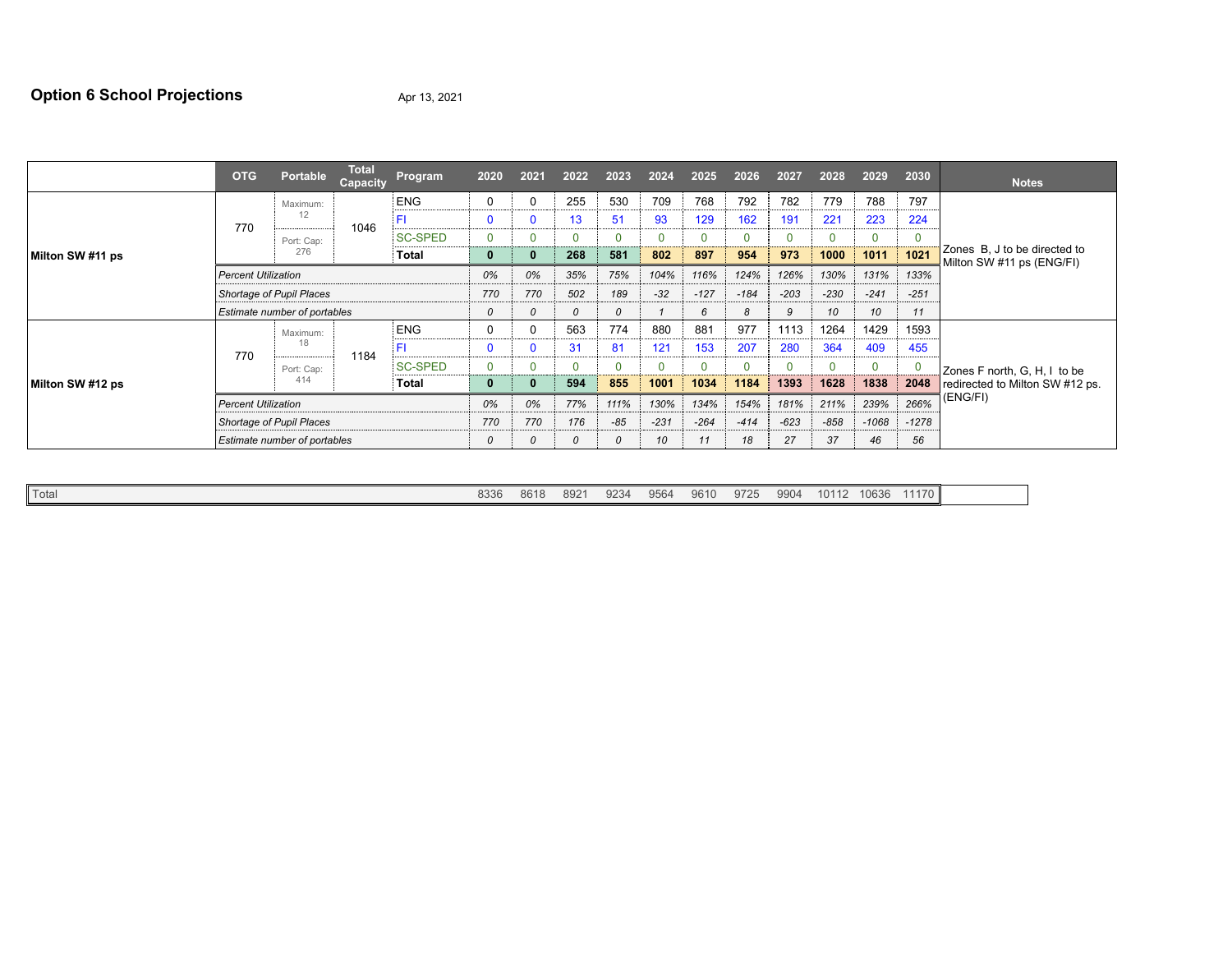## **Option 6 Transitions** Apr 14, 2021

### Status Quo: Option C Zone Home School

## Schools phasing out of a zone

| <b>Zone</b>                           | <b>Schools</b>                                                      | 2020                        | 2021           | 2022           | 2023                     | 2024                     | 2025                     | 2026                     | 2027                     | 2028                     |
|---------------------------------------|---------------------------------------------------------------------|-----------------------------|----------------|----------------|--------------------------|--------------------------|--------------------------|--------------------------|--------------------------|--------------------------|
|                                       | Viola Desmond PS                                                    | $JK-8$                      | $JK-8$         | $5-8$          | $6 - 8$                  | $7 - 8$                  | 8                        |                          |                          |                          |
| A - English                           | New - P.L. Robertson PS                                             | $\sim$                      | $\sim$         | $JK-4$         | $JK-5$                   | $JK-6$                   | $JK-7$                   | $JK-8$                   | $JK-8$                   | $JK-8$                   |
| <b>Students</b>                       | Anne J MacArthur PS<br>(redirected students)                        | $JK-8$                      | JK-8           | 8              | $\overline{\phantom{a}}$ |                          | $\overline{\phantom{a}}$ | $\sim$                   | $\overline{\phantom{a}}$ |                          |
|                                       | Viola Desmond PS**                                                  | $2 - 4$                     | $2 - 5$        | $5-6$          | $6 - 7$                  | $7 - 8$                  | 8                        | $\overline{\phantom{a}}$ | $\overline{\phantom{a}}$ | $\overline{\phantom{a}}$ |
| A - FI Students                       | New - P.L. Robertson PS                                             | $\sim$                      | $\sim$         | $2 - 4$        | $2 - 5$                  | $2-6$                    | $2 - 7$                  | $2 - 8$                  | $2 - 8$                  | $2 - 8$                  |
|                                       | Anne J MacArthur PS<br>(redirected students)                        | $2 - 8$                     | $2 - 8$        | $7 - 8$        | 8                        |                          | $\sim$                   | $\sim$                   | $\blacksquare$           |                          |
| <b>B</b> - English<br><b>Students</b> | Anne J MacArthur PS<br>(redirected students)                        | $JK-8$                      | $JK-8$         | 8              | $\sim$                   | $\sim$                   | $\overline{\phantom{a}}$ | $\overline{\phantom{a}}$ | $\overline{\phantom{a}}$ |                          |
|                                       | New - Milton #11 ps                                                 | $\omega$                    | $\sim$         | $JK-7$         | $JK-8$                   | $JK-8$                   | $JK-8$                   | $JK-8$                   | $JK-8$                   | $JK-8$                   |
| <b>B</b> - FI Students                | Anne J MacArthur PS<br>(redirected students)                        | $2 - 8$                     | $2 - 8$        | $3 - 8$        | $4 - 8$                  | $5-8$                    | $6 - 8$                  | $7 - 8$                  | 8                        |                          |
|                                       | New - Milton #11 ps                                                 |                             |                | 2 <sup>1</sup> | $2 - 3$                  | $2 - 4$                  | $2 - 5$                  | $2 - 6$                  | $2 - 7$                  | $2 - 8$                  |
| D - English                           | <b>Viola Desmond PS</b>                                             | $JK-8$                      | $JK-8$         | $JK-8$         | $JK-8$                   | $JK-8$                   | $JK-8$                   | $JK-8$                   | $JK-8$                   | $JK-8$                   |
| <b>Students</b>                       | Anne J MacArthur PS<br>(redirected students)                        | $JK-8$                      | $JK-8$         | $\bf 8$        | $\sim$                   | $\overline{\phantom{a}}$ | $\sim$                   | $\blacksquare$           | $\sim$                   |                          |
|                                       | <b>Viola Desmond PS</b>                                             | $2 - 5$                     | $2 - 5$        | $2 - 6$        | $2 - 7$                  | $2 - 8$                  | $2 - 8$                  | $2 - 8$                  | $2 - 8$                  | $2 - 8$                  |
|                                       | D - FI Students Anne J MacArthur PS<br>(redirected students)        | $2 - 8$                     | $2 - 8$        | $7 - 8$        | $\bf 8$                  |                          |                          | $\sim$                   | $\overline{\phantom{a}}$ |                          |
| $E -$ English                         | Viola Desmond PS                                                    | $JK-8$                      | $JK-8$         | $JK-8$         | $JK-8$                   | $JK-8$                   | $JK-8$                   | $JK-8$                   | $JK-8$                   | $JK-8$                   |
| <b>Students</b>                       | Boyne PS (redirected<br>students)                                   | $JK-8$                      | $JK-8$         | 8              |                          |                          |                          |                          |                          |                          |
|                                       | <b>Viola Desmond PS</b>                                             | $2 - 4$                     | $2 - 5$        | $2 - 6$        | $2 - 7$                  | $2 - 8$                  | $2 - 8$                  | $2 - 8$                  | $2 - 8$                  | $2 - 8$                  |
|                                       | <b>E</b> - FI Students Anne J MacArthur PS<br>(redirected students) | $2 - 8$                     | $2 - 8$        | $7 - 8$        | 8                        |                          |                          | $\overline{\phantom{a}}$ | $\overline{\phantom{a}}$ |                          |
| $F$ (north) -                         | Viola Desmond PS                                                    | $JK-8$                      | $JK-8$         | 8              | $\sim$                   | $\sim$                   | $\sim$                   | $\sim$                   | $\blacksquare$           | $\sim$                   |
| English                               | New - Milton #12 ps                                                 | $\mathcal{L}_{\mathcal{A}}$ | $\blacksquare$ | $JK-7$         | $JK-8$                   | $JK-8$                   | $JK-8$                   | $JK-8$                   | $JK-8$                   | $JK-8$                   |
| <b>Students</b>                       | Sam Sherratt PS (redirected<br>students)                            | $JK-8$                      | $JK-8$         | 8              | $\overline{\phantom{a}}$ | $\overline{\phantom{a}}$ | $\overline{\phantom{a}}$ | $\overline{\phantom{a}}$ | $\overline{\phantom{a}}$ |                          |
|                                       | Viola Desmond PS                                                    | $2 - 4$                     | $2 - 5$        | $3-6$          | $4 - 7$                  | $5-8$                    | $6 - 8$                  | $6 - 8$                  | 8                        |                          |
| $F$ (north) - FI                      | New - Milton #12 ps                                                 | $\sim$                      | $\blacksquare$ | 2 <sup>2</sup> | $2 - 3$                  | $2 - 4$                  | $2 - 5$                  | $2 - 6$                  | $2 - 7$                  | $2 - 8$                  |
| <b>Students</b>                       | Anne J MacArthur PS<br>(redirected students)                        | $2 - 8$                     | $2 - 8$        | $7 - 8$        | $\bf 8$                  | $\overline{\phantom{a}}$ | $\overline{\phantom{a}}$ | $\overline{\phantom{a}}$ | $\overline{\phantom{a}}$ |                          |
| $F$ (south) -                         | <b>Viola Desmond PS</b>                                             | $JK-8$                      | $JK-8$         | $JK-8$         | $JK-8$                   | $JK-8$                   | $JK-8$                   | $JK-8$                   | $JK-8$                   | $JK-8$                   |
| English<br><b>Students</b>            | Sam Sherratt PS (redirected<br>students)                            | $JK-8$                      | $JK-8$         | 8              |                          |                          |                          | $\overline{\phantom{a}}$ | $\overline{\phantom{a}}$ |                          |
| $F$ (south) - FI                      | <b>Viola Desmond PS</b>                                             | $2 - 4$                     | $2 - 5$        | $2 - 6$        | $2 - 7$                  | $2 - 8$                  | $2 - 8$                  | $2 - 8$                  | $2 - 8$                  | $2 - 8$                  |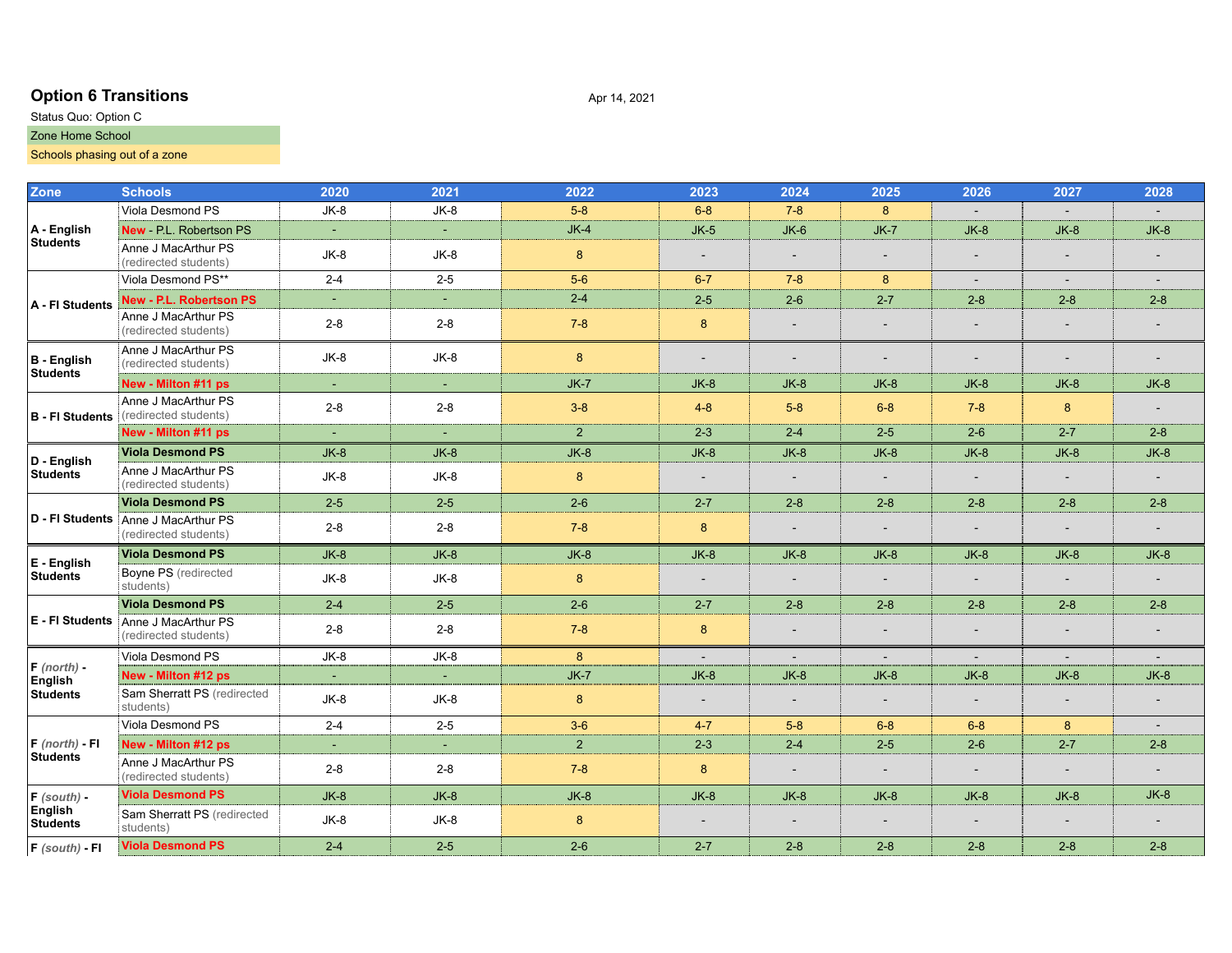## **Option 6 Transitions** Apr 14, 2021

### Status Quo: Option C Zone Home School

## Schools phasing out of a zone

| Zone                          | <b>Schools</b>                             | 2020    | 2021    | 2022           | 2023                     | 2024           | 2025                     | 2026                     | 2027                     | 2028                     |
|-------------------------------|--------------------------------------------|---------|---------|----------------|--------------------------|----------------|--------------------------|--------------------------|--------------------------|--------------------------|
| <b>Students</b>               | Anne J MacArthur PS                        | $2 - 8$ | $2 - 8$ | $7-8$          | 8                        | $\sim$         | $\overline{\phantom{a}}$ | $\overline{\phantom{a}}$ | $\overline{\phantom{a}}$ | $\overline{\phantom{a}}$ |
|                               | Viola Desmond PS                           | JK-8    | $JK-8$  | 8              | $\overline{\phantom{a}}$ | $\sim$         | $\overline{\phantom{a}}$ | $\overline{\phantom{a}}$ | $\overline{\phantom{a}}$ | $\overline{\phantom{a}}$ |
| G - English                   | New - Milton #12 ps                        | and the | $\sim$  | $JK-7$         | $JK-8$                   | $JK-8$         | $JK-8$                   | $JK-8$                   | $JK-8$                   | $JK-8$                   |
| <b>Students</b>               | Chris Hadfield PS (redirected<br>students) | $JK-8$  | $JK-8$  | 8              | $\overline{a}$           |                |                          | $\overline{\phantom{a}}$ |                          |                          |
|                               | Viola Desmond PS                           | $2 - 4$ | $2 - 5$ |                |                          |                |                          | $\overline{\phantom{0}}$ |                          |                          |
| G - FI Students               | New - Milton #12 ps                        | ۰.      | $\sim$  | 2              | $2 - 3$                  | $2 - 4$        | $2 - 5$                  | $2 - 6$                  | $2 - 7$                  | $2 - 8$                  |
|                               | Irma Coulson PS (redirected<br>students)   | $2 - 8$ | $2 - 8$ | $3 - 8$        | $4 - 8$                  | $5 - 8$        | $6 - 8$                  | $7 - 8$                  | 8                        |                          |
| H, I - English                | Hawthorne Village PS                       | JK-8    | $JK-8$  | 8              | $\sim$                   | $\overline{a}$ | $\overline{\phantom{a}}$ | $\sim$                   | $\overline{\phantom{0}}$ | $\overline{a}$           |
| <b>Students</b>               | New - Milton #12 ps                        | ۰.      | $\sim$  | $JK-7$         | $JK-8$                   | $JK-8$         | $JK-8$                   | $JK-8$                   | $JK-8$                   | $JK-8$                   |
| H, I - FI                     | Irma Coulson PS                            | $2 - 8$ | $2 - 8$ | $3 - 8$        | $4 - 8$                  | $5 - 8$        | $6 - 8$                  | $7 - 8$                  | 8                        | $\sim$                   |
| <b>Students</b>               | New - Milton #12 ps                        |         | $\sim$  | $\overline{2}$ | $2 - 3$                  | $2 - 4$        | $2 - 5$                  | $2-6$                    | $2 - 7$                  | $2 - 8$                  |
| J - English                   | Sam Sherratt PS                            | JK-8    | $JK-8$  | 8              | $\overline{a}$           | $\overline{a}$ | $\overline{\phantom{a}}$ | $\overline{\phantom{a}}$ | $\overline{a}$           | $\sim$                   |
| <b>Students</b>               | New - Milton SW #11 ps                     | $\sim$  | $\sim$  | $JK-7$         | $JK-8$                   | $JK-8$         | $JK-8$                   | $JK-8$                   | $JK-8$                   | $JK-8$                   |
|                               | E-W Foster                                 | $2 - 5$ | $2 - 5$ | $3-5$          | $4 - 5$                  | 5              | $\overline{\phantom{a}}$ | $\overline{\phantom{a}}$ | $\overline{\phantom{a}}$ |                          |
| J - FI Students W. I. Dick PS |                                            | $6-8$   | $6 - 8$ | $6 - 8$        | $6 - 8$                  | $6 - 8$        | $6 - 8$                  | $7 - 8$                  | 8                        |                          |
|                               | New - Milton SW#11 ps                      |         | $\sim$  | $\overline{2}$ | $2 - 3$                  | $2 - 4$        | $2 - 5$                  | $2 - 6$                  | $2 - 8$                  | $2 - 8$                  |

*\*\* Viola Desmond PS Currently offers grade 2-4 FI (2020/2021), grades 5-8 attend Viola Desmond PS.*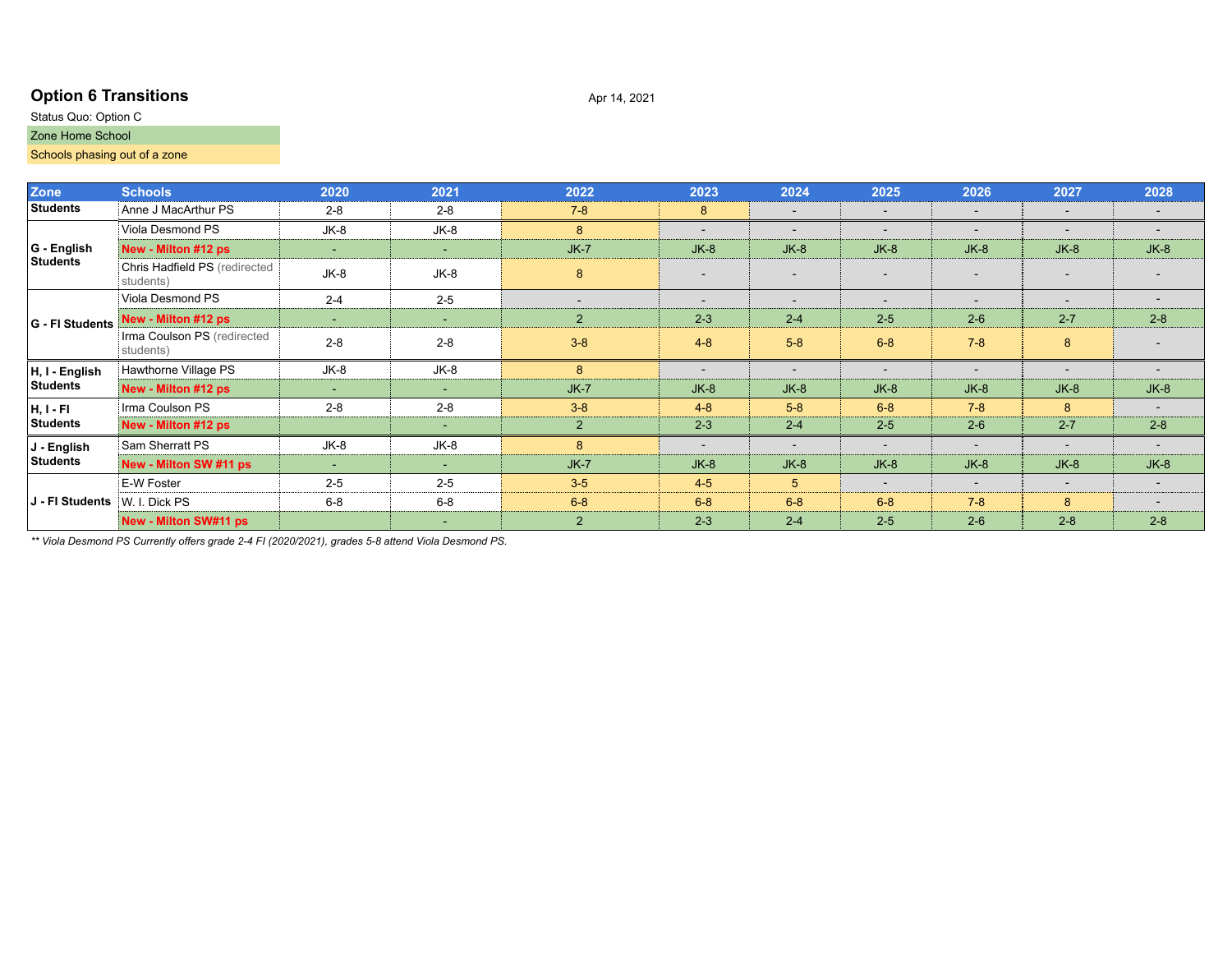## **Option 6 Discussion Points** Apr 14, 20201

Correction: Milton #12 has a split grade 8 cohort.

#### **What you need to know about this option.**

#### **Milton SW #11**

Opens tentatively Jan 2022, boundaries are effective Jan 2022 Opens with ENG JK-7 and FI grade 2 (one grade to be added in consecutive year until grade 8) Students in zones B to be directed to Milton SW #11 ps.

#### **Milton SW #12**

Opens September 2022, boundaries are effective September 2022. Opens with ENG JK-7 and FI grade 2 (one grade to be added in consecutive year until grade 8) Milton SW #12 ps has a split grade 8 cohort. Students in zones F north, G, H, I to be directed to Milton SW #12 ps

## **Milton SE #13 tentative opening date September 2024. Milton SE #14 opening date: To Be Determined Milton Education Village School (MEV #1 ps) opening date: To Be Determined**

| <b>From Transportation:</b> | Zone J should attend the same school for English and FI, this is better for students and minizes transportaion costs.                                                    |  |  |  |  |  |  |  |  |  |
|-----------------------------|--------------------------------------------------------------------------------------------------------------------------------------------------------------------------|--|--|--|--|--|--|--|--|--|
|                             | Zone F south will be bussed to Viola Desmond PS                                                                                                                          |  |  |  |  |  |  |  |  |  |
|                             | Zone D is an area that will be bussed to schools.-                                                                                                                       |  |  |  |  |  |  |  |  |  |
|                             | This option offers the greatest number of students within walking distance to schools under consideration.                                                               |  |  |  |  |  |  |  |  |  |
| <b>From Planning:</b>       | Projection shows an aggressive development and yield rates.                                                                                                              |  |  |  |  |  |  |  |  |  |
|                             | Milton SW#11 ps opens with under 300 students. This school will be over OTG capacity by 2024.                                                                            |  |  |  |  |  |  |  |  |  |
|                             | The FI program will start with approximately 13 students in grade 2 FI September 2022.                                                                                   |  |  |  |  |  |  |  |  |  |
|                             | P.L. Robertson PS catchmand expands. Students in grades JK-4 will be directed to P.L. Robertson PS from Zone A. This will split older siblings up from younger siblings. |  |  |  |  |  |  |  |  |  |
|                             | P.L. Robertson PS will requires 7 to 8 portables for the longer term.                                                                                                    |  |  |  |  |  |  |  |  |  |
|                             | P. L. Robertson PS will reach total capacity in 2022.                                                                                                                    |  |  |  |  |  |  |  |  |  |
|                             | Viola Desmond PS assumes 15% of new development to attend FI, from Milton SW#11 ps                                                                                       |  |  |  |  |  |  |  |  |  |
|                             | Students within zones A (5-8), E and attend another school will be directed to Viola Desmond PS, September 2022.                                                         |  |  |  |  |  |  |  |  |  |
|                             | Viola Desmond PS enrolments reaches total capacity in 2022-2027. It will remain above OTG capacity.                                                                      |  |  |  |  |  |  |  |  |  |
|                             | Milton SW #12 ps, will reach total capacity by 2027, at current yield rates.                                                                                             |  |  |  |  |  |  |  |  |  |
|                             | Milton SW#12 ps opens with under 600 students. This school will be over OTG capacity by 2023.                                                                            |  |  |  |  |  |  |  |  |  |
|                             | Milton SW#12 ps has a split grade 8 English cohort to Elsie MacGill SS, Craig Keilburger SS.                                                                             |  |  |  |  |  |  |  |  |  |